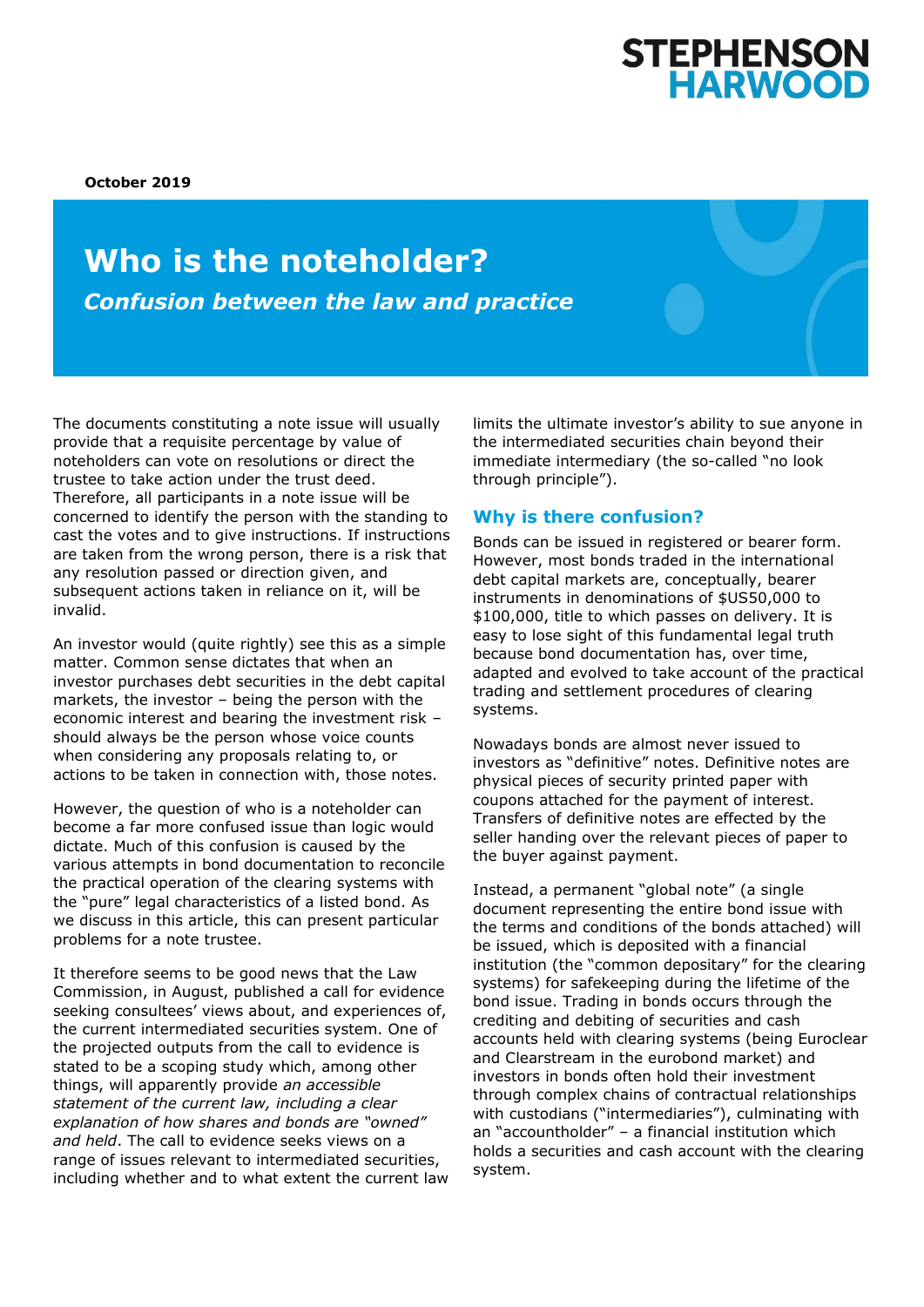The diagram below shows an intermediated chain.

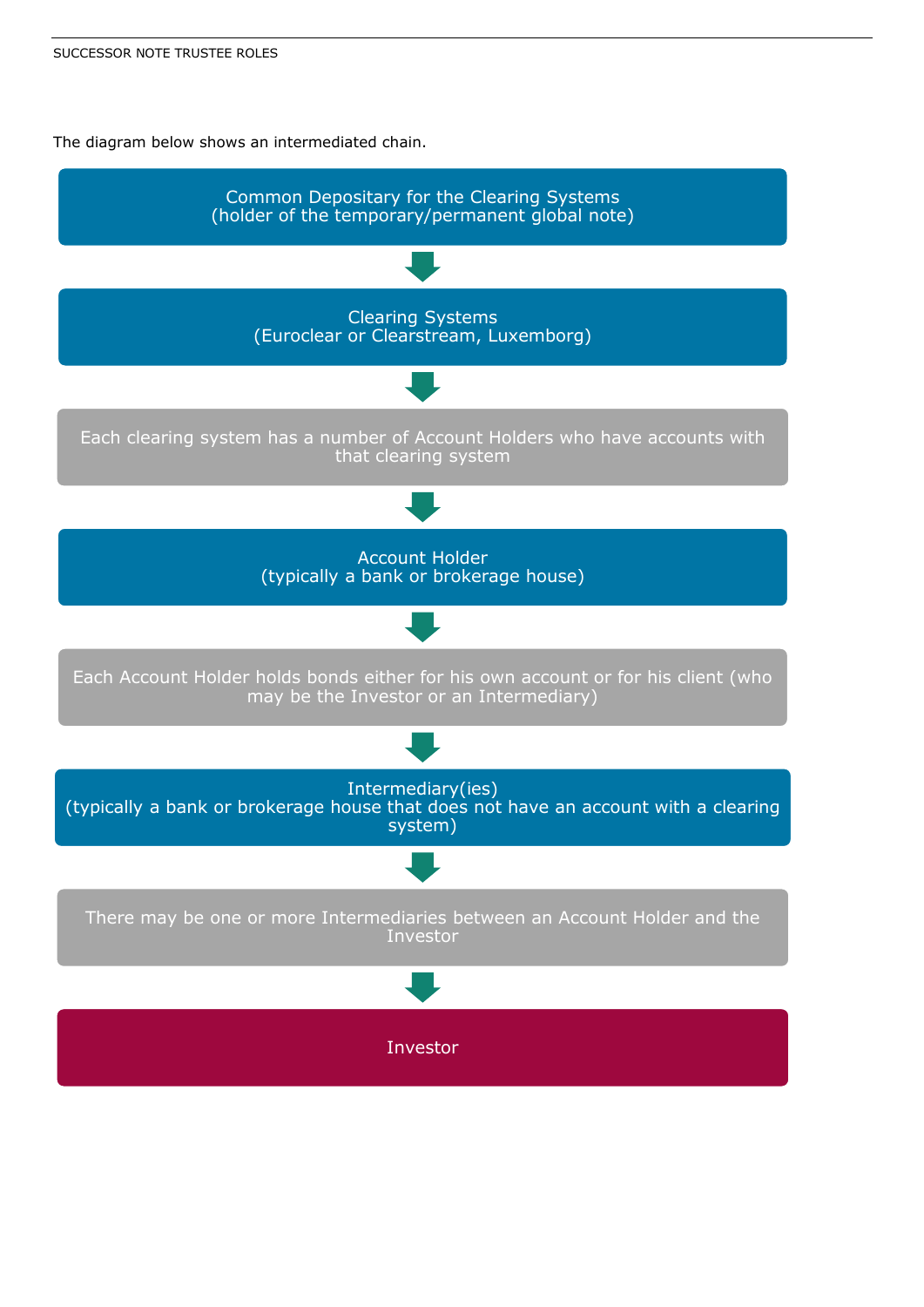However, even where a permanent global note represents the note issue, the terms and conditions of the global note will provide that if a clearing system closes for business for a period of time (usually 14 days), or ceases business, the Issuer will be obliged to ensure the delivery of an equal aggregate principal amount of definitive notes in exchange for the global note.

Crucially, therefore, the fact that a note is at its core a definitive instrument (rather than a book entry in a clearing system) will enable the investor to claim payment from the issuer – even where there is a complete failure of the current market through which it can be traded.

#### **The definition of noteholder in bond documentation**

The uneasy relationship between the practical way in which bonds are held in intermediated chains and the fact that they are, at their heart, definitive instruments has led to inconsistency over the way in which "Noteholder" is defined in bond documentation.

Historically, trust deeds would define the noteholder as "*the bearer of a Note*" – reflecting the fact that notes are, conceptually, definitive bearer instruments. Trust Deeds issued by a number of law firms with considerable expertise in the capital markets arena still use this drafting.

Tweaks and enhancements to the operative provisions of trust deeds sometimes attempt to reflect clearing systems procedures and the way in which the notes are held in intermediated securities chains.

It is also now common to see trust deeds in which the definition of Noteholder has been extended. For example, the definition can be construed to include, for certain purposes, "*a holder of beneficial interests in the Notes*". However, while investors might assume they would be covered by a Noteholder definition which includes within its scope the holder of "*beneficial interests*" in the notes, recent case law suggests that this is not the case.

#### **Case law on noteholders and the holders of beneficial interests in notes**

In 2017 in *Secure Capital SA v Credit Suisse AG* the Court of Appeal looked at whether an investor with an interest in notes issued in bearer form and held through the Clearstream system had a direct claim for breach of contract against the issuer of the notes in respect of an alleged breach of the misleading statements term.

The Secure Capital note issue involved a fiscal agency structure, rather than involving a note trustee holding the benefit of the issuer covenants on trust and through whom enforcement action would usually be taken.

The documentation stated that it was only the "holder" of the notes who had locus to sue the issuer for breaches of covenant. The Court of Appeal concluded that the "holder" of the Notes for this purpose was the common depositary as holder of the permanent global note. The effect of the judgment was to remove from the investors contractual recourse against the issuer, as the common depositary will never take action on their behalf.

However, if the definition of Noteholder had been extended to encompass those with *beneficial interests* in the Notes, would an investor be in a stronger position? Not according to *Business Mortgage Finance 6 v Greencoat & others*, a case involving the latest attempt by an SPV associated with Rizwan Hussain to wrest control of a securitisation structure<sup>1</sup>. In this case, the judge recently stated, on an obiter (i.e. non-binding) basis, that the "*holder of the beneficial interests*" in the relevant notes, for the purposes of the definition of instrumentholder, meant only those persons in whose name the notes are held in the records of the clearing systems (i.e. the account holders at Euroclear and Clearstream).

This decision is in line with the so-called "*no look through principle*" which limits an ultimate investor's ability to sue anyone in an intermediated securities chain beyond their immediate intermediary. In *Re Lehman Brothers International (Europe) (in administration)* the court categorised the legal nature of an intermediated securities chain as a series of trusts and sub-trusts.

The Law Commission's [call to evidence on](https://www.lawcom.gov.uk/law-commission-seeks-views-on-intermediated-securities/)  [intermediated securities](https://www.lawcom.gov.uk/law-commission-seeks-views-on-intermediated-securities/) flags that the no look through principle has been described as "controversial" - noting that Richard Salter QC points out that the ultimate investors are the ones who have paid for the securities and taken the economic

-

<sup>&</sup>lt;sup>1</sup> Please also see our article "[Stepping in or over-stepping](https://www.shlegal.com/news/stepping-in-or-over-stepping)" relating to issues arising from the attempts of Mr Hussain and his SPV, Clifden, to take control of the Fairhold securitisation structure.